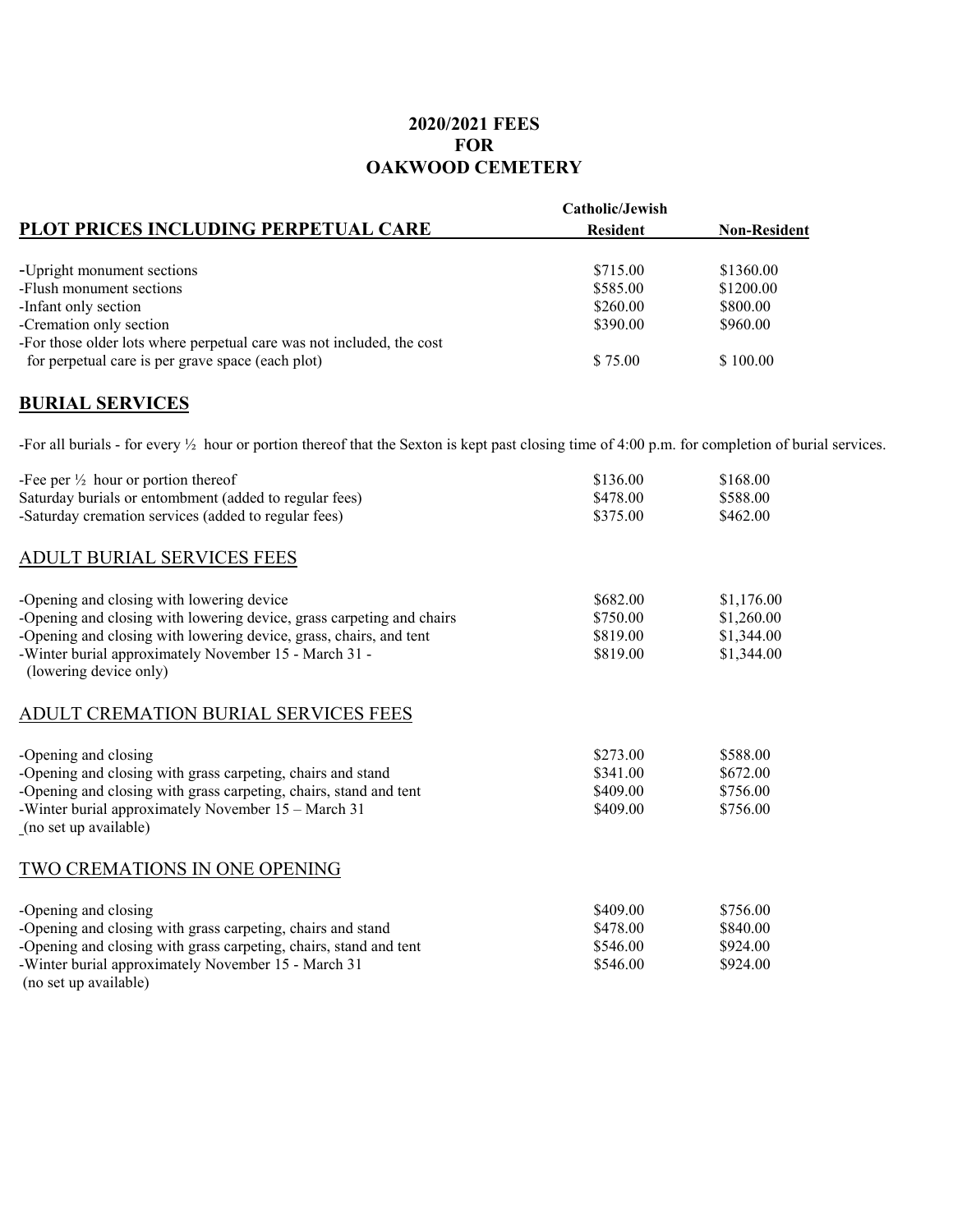|                                                                                                                                                                                     | <b>Resident</b>                    | <b>Non-Resident</b>                |
|-------------------------------------------------------------------------------------------------------------------------------------------------------------------------------------|------------------------------------|------------------------------------|
| <b>INFANT AND CHILD BURIAL SERVICE</b>                                                                                                                                              |                                    |                                    |
| <b>INFANT BURIAL SERVICES (0-12 MONTHS OF AGE)</b>                                                                                                                                  |                                    |                                    |
| -Opening and closing (full burial or cremation burial)<br>-Opening and closing with lowering device,<br>grass carpeting, chairs, and tent                                           | \$68.00<br>\$410.00                | \$168.00<br>\$756.00               |
| -Winter burial approximately November 15 - March 31<br>(no set up available)                                                                                                        | \$205.00                           | \$336.00                           |
| <b>CHILD BURIAL SERVICES (1-12 YEARS OF AGE)</b>                                                                                                                                    |                                    |                                    |
| -Opening and closing (full burial)<br>-Opening and closing with lowering device, grass carpeting,<br>chairs, and tent                                                               | \$410.00<br>\$546.00               | \$756.00<br>\$924.00               |
| -Winter burial approximately November 15 - March 31<br>(no set up available)                                                                                                        | \$546.00                           | \$924.00                           |
| -Child cremation burial<br>-Child cremation burial with grass carpeting, chairs, and tent<br>-Winter cremation burial approximately November 15 - March 31<br>(no set up available) | \$205.00<br>\$341.00<br>\$341.00   | \$504.00<br>\$672.00<br>\$672.00   |
| <b>MAUSOLEUM SERVICES AND FEES</b>                                                                                                                                                  |                                    |                                    |
| -Crypt purchase<br>-Entombment (opening and sealing crypt front)<br>-Engraving of crypt front                                                                                       | \$3,250.00<br>\$410.00<br>\$410.00 | \$4,800.00<br>\$756.00<br>\$504.00 |
| <b>COLUMBARIUM SERVICES AND FEES</b>                                                                                                                                                |                                    |                                    |
| -Niche purchase (for one cremation)<br>-Inurnment (opening and sealing Niche front)<br>-Engraving of Niche front                                                                    | \$780.00<br>\$205.00<br>\$273.00   | \$1,280.00<br>\$336.00<br>\$336.00 |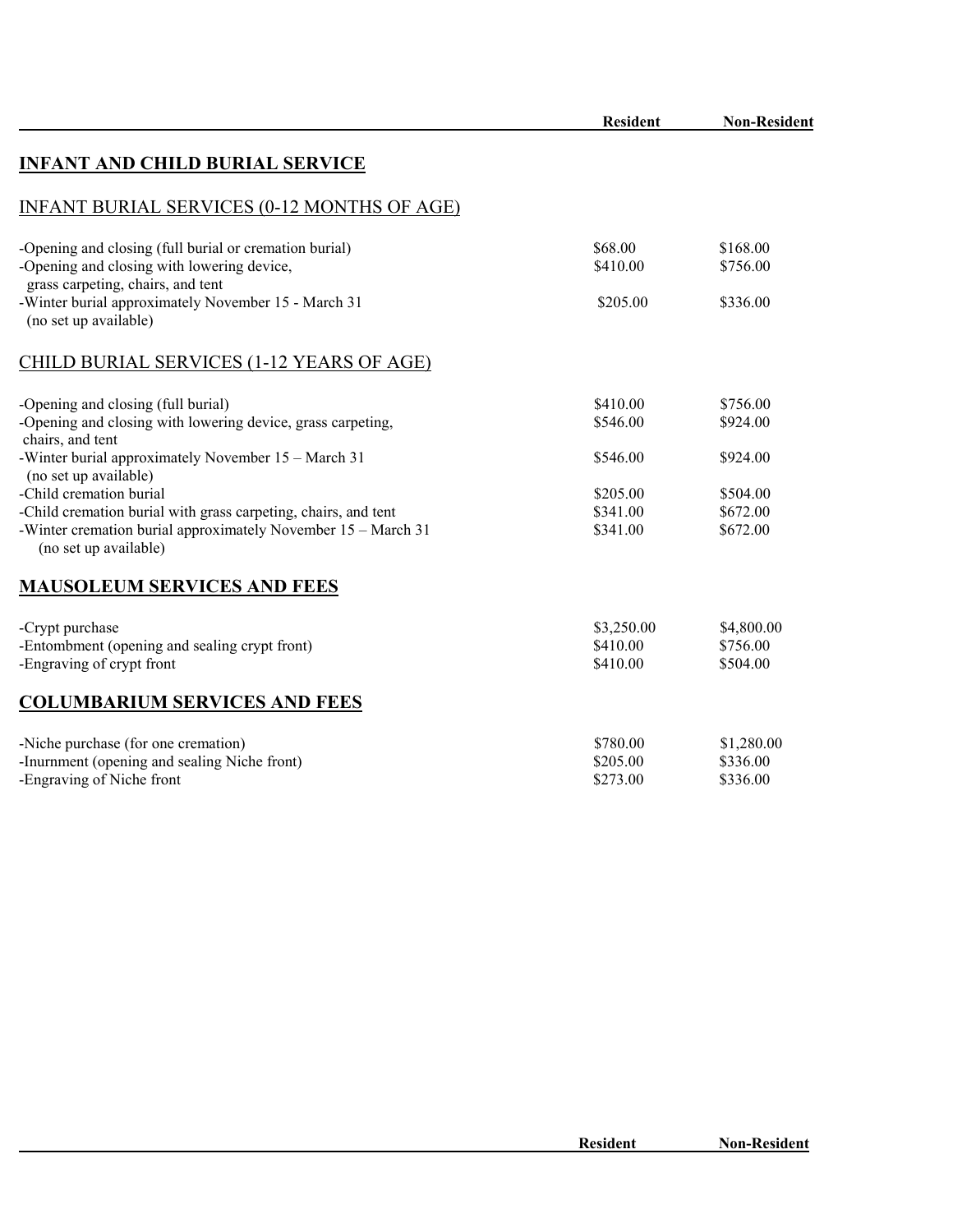### **DISINTERMENT / RE-INTERMENT**

| -Adult disinterment/re-interment in Oakwood                    | \$1,365.00 | \$2,352.00 |
|----------------------------------------------------------------|------------|------------|
| -Adult disinterment and removal to another cemetery            | \$819.00   | \$1,344.00 |
| -Adult re-interment in Oakwood from another cemetery           | \$683.00   | \$1,176.00 |
| -Adult winter re-interment in Oakwood from another cemetery    | \$819.00   | \$1,344.00 |
| -Infant or child disinterment/re-interment in Oakwood          | \$819.00   | \$1,512.00 |
| -Infant or child disinterment and removal to another cemetery  | \$410.00   | \$756.00   |
| -Infant or child re-interment in Oakwood from another cemetery | \$410.00   | \$756.00   |
| -Infant or child winter re-interment in Oakwood from           | \$546.00   | \$924.00   |
| another cemetery                                               |            |            |
| -Cremains disinterment/re-interment in Oakwood                 | \$546.00   | \$1,176.00 |
| -Cremains disinterment and removal to another cemetery         | \$341.00   | \$672.00   |
| -Cremains re-interment from another cemetery                   | \$273.00   | \$588.00   |
| Winter cremains re-interment in Oakwood from another cemetery  | \$410.00   | \$756.00   |
| -Disentombment from Mausoleum crypt - plus cost for cleaning   | \$546.00   | \$924.00   |
| and if needed marble crypt front replacement                   |            |            |
| -Re-entombment in the Mausoleum from another cemetery          | \$410.00   | \$756.00   |
| -Disentombment/re-entombment in Mausoleum -                    | \$1,092.00 | \$1,596.00 |
|                                                                |            |            |

#### plus cost for cleaning

# **FOUNDATION AND FLUSH MARKER PREPARATION FEES**

### VETERANS ADMINISTRATION MARKERS ONLY

| -Foundation $24" \times 12"$                                   | \$80.00  | \$80.00  |
|----------------------------------------------------------------|----------|----------|
| -Foundation $28" \times 16"$                                   | \$100.00 | \$100.00 |
| -Foundation $30'' \times 18''$                                 | \$120.00 | \$120.00 |
| -Military Marker attachment to existing headstone- no drilling | \$150.00 | \$150.00 |
| Military marker attachment to existing headstone with drilling | \$200.00 | \$200.00 |

### REGULAR

| -Placement of all foundations will be charged by the square inch | .35 per sq. inch | $.50$ per sq. inch |  |
|------------------------------------------------------------------|------------------|--------------------|--|
|                                                                  |                  |                    |  |

#### FLUSH MARKER PLACEMENT PREPARTION

| -Placement of all flush markers will be charged by the square inch. | $27$ per sq. mch | .42 per sq.inch |
|---------------------------------------------------------------------|------------------|-----------------|
|---------------------------------------------------------------------|------------------|-----------------|

### **ADDITIONAL FEES AND SERVICES**

-Miscellaneous work on plots, crypts, etc. will be based on a time and material basis